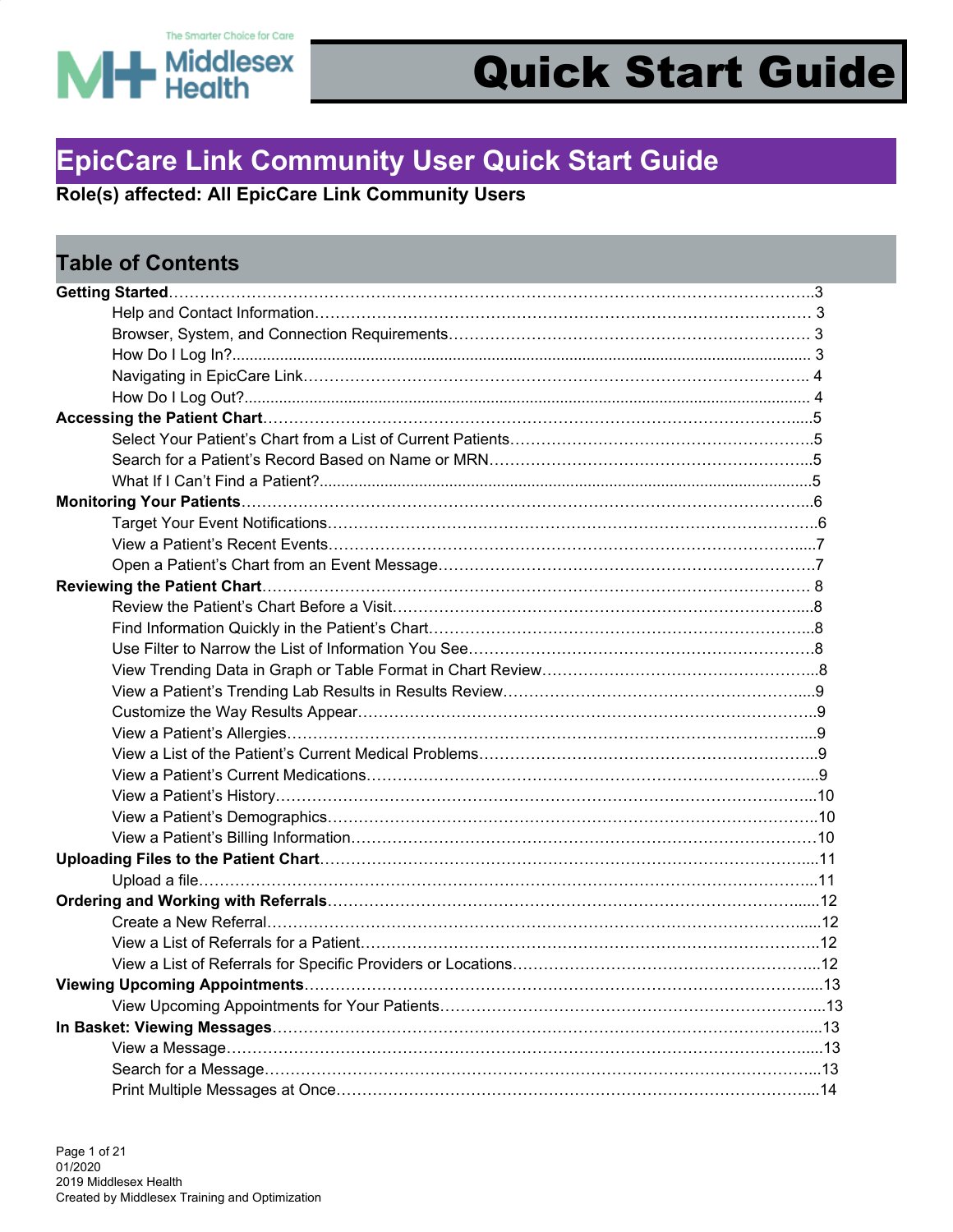

# MH Middlesex

## Quick Start Guide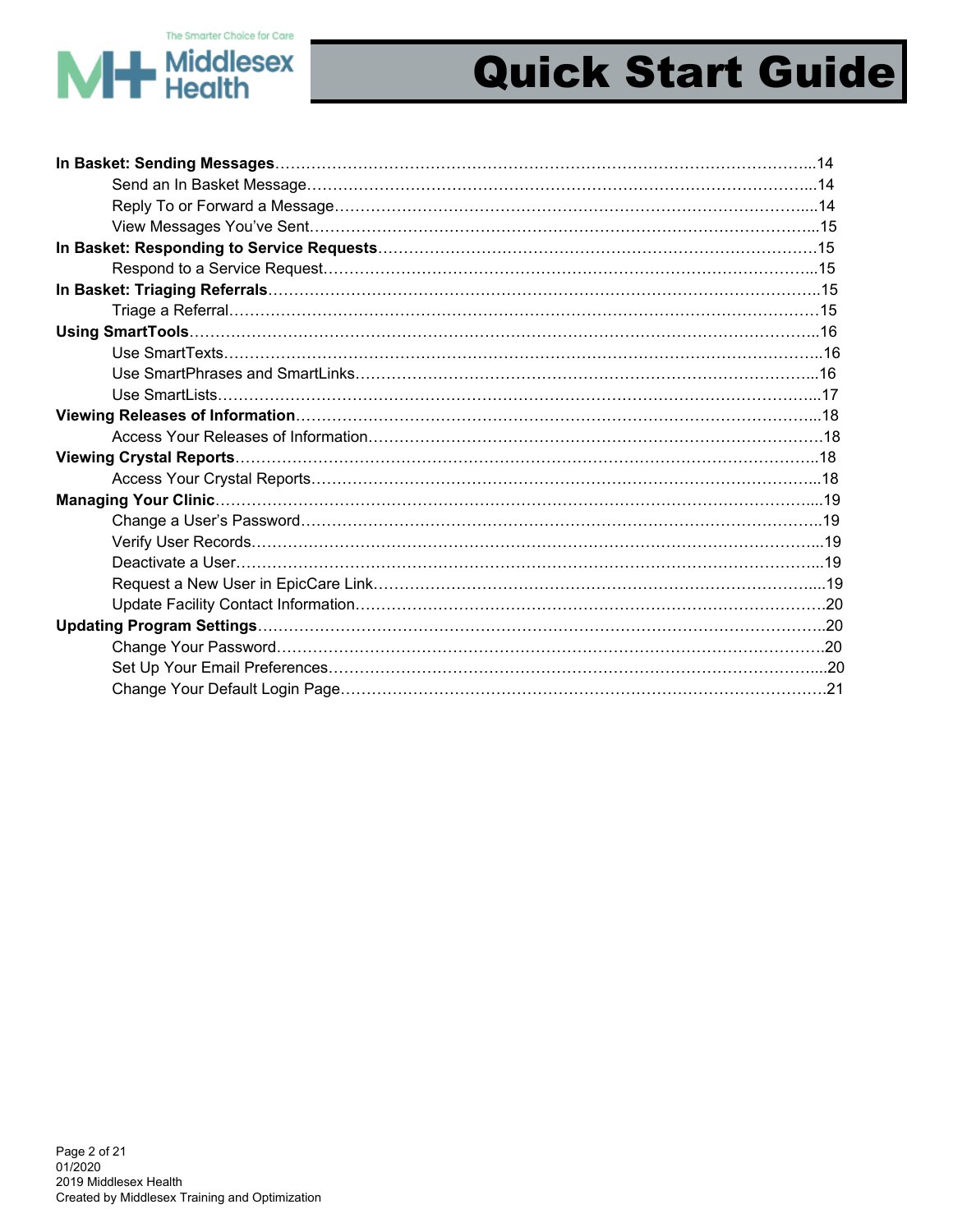

### **Getting Started**

EpicCare Link is a tool that provides real-time web access to patient information so you can access patients' clinical data and communicate with Middlesex Health to provide quality patient care. You can also use EpicCare Link to quickly refer patients to our organization.

EpicCare Link is a collection of different web pages, or activities, that correspond to different tasks. The activity that you use depends on what you want to accomplish.

This guide takes you on an introductory tour of EpicCare Link. The first pages include information to help you get started, such as browser requirements and how to log in. The rest of the guide contains explanations of how to use EpicCare Link.

#### **Help and Contact Information**

For help using an activity, click  $\Box$ 

- ❖ If you forget your password or can't log in, please contact your organization's Site Administrator identified by Middlesex Health.
- ❖ For all other issues, please contact our Help Desk at (860)358-4040 or by email to helpdesk@midhosp.org.

#### **Browser, System, and Connection Requirements**

You must use one of the following Internet browsers to access EpicCare Link:

- ❖ Apple Safari 9 and any later versions
- ❖ Google Chrome 50 and any later versions
- ❖ Microsoft Internet Explorer 11
- ❖ Mozilla Firefox 45 and any later versions

On tablets, you must use iPad Safari or Android Chrome browsers.

EpicCare Link requires a minimum screen resolution of 1024x768 pixels. We recommend that you use a high-speed Internet connection to achieve the best system speed and performance.

#### **How Do I Log In?**

- 1. There are two options to log into Middlesex Health EpicCare Link:
	- a. Visit our website <https://middlesexhealth.org/professionals-and-staff/staff-access> and select EpicCare Link, or
	- b. Open your web browser and go to [https://epiccarelink.middlesexhealth.org](https://epiccarelink.middlesexhealth.org/)
- 2. Enter your M or N# and password
- 3. Enter your single-use passcode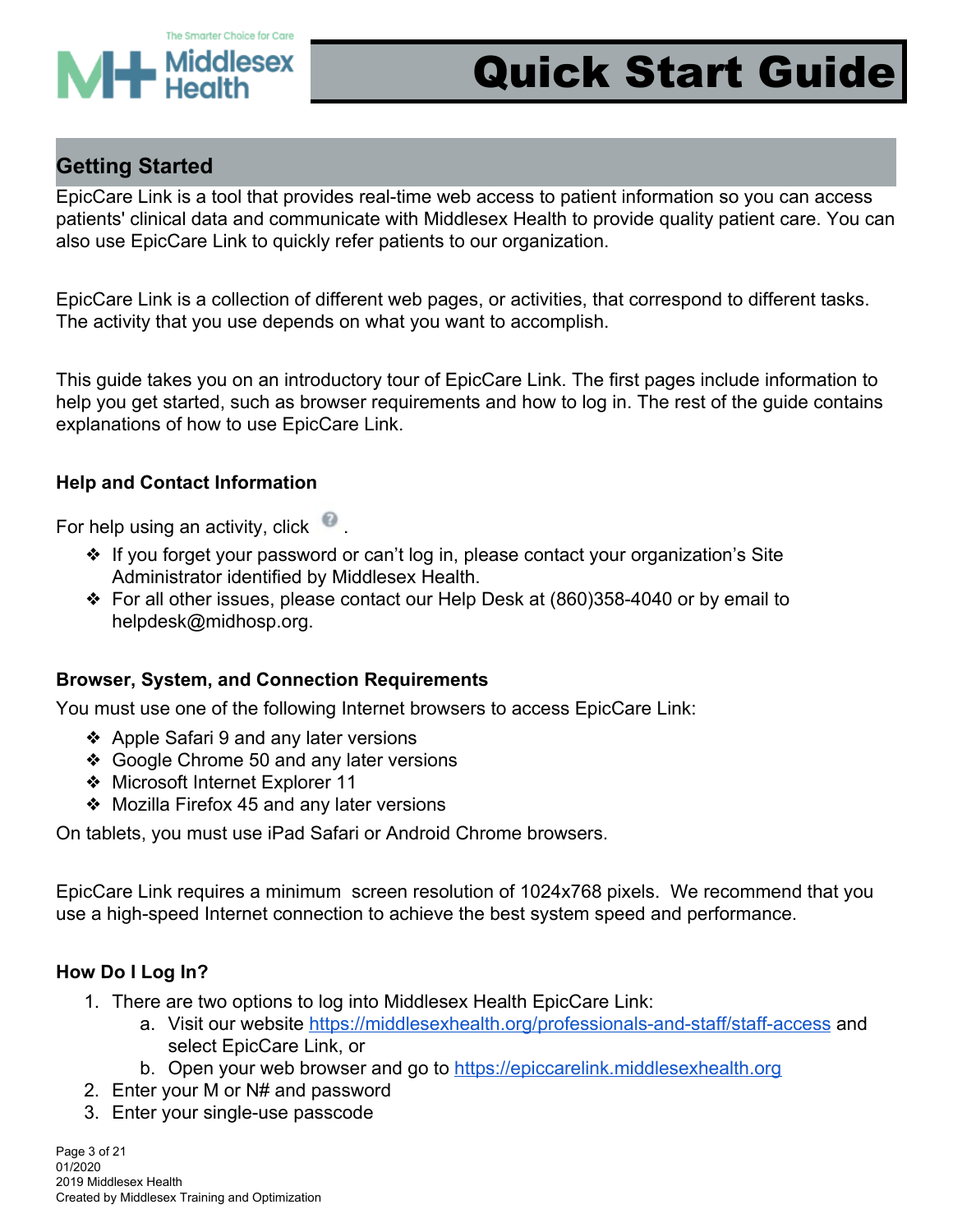

#### **Navigating in EpicCare Link**

When you log in to EpicCare Link, several sets of navigation tools appear at the top of the page.



A) Navigation Tabs: Use these tabs to open different activities in EpicCare Link. Each tab contains one or more related activities. For example, the Patient tab contains patient-specific activities. When you click a tab, the default activity for that tab opens.

B) Activity Menu: Use this menu to open the various activities that are contained in the selected navigation tab. For example, the Patient tab activity menu contains the Allergies and Chart Review activities.

- ❖ If there are more activities than can fit on the screen, hover over the ellipsis on the far right of the menu to see all the activities contained in the tab.
- $\dots$  You can also click  $\lambda$  to pin an activity so it appears first in the menu. If you pin multiple activities, they appear in the order that you pinned them. Click and drag pinned activities in the menu to change their order.

C) Action Options: Use these buttons, located on the top right of the screen, to see all of your available activities or to log out.

#### **How Do I Log Out?**

To maintain patient confidentiality, you need to log out or secure your screen when you are done working or have to leave the computer for any reason. There are two ways to do this:

- ❖ Click **Log Out**. The next time you log in, you are directed to your start page.
- ❖ Secure the computer by going to **Menu >Secure**. When you log back in, you return to the same activity that you were using before you secured the screen.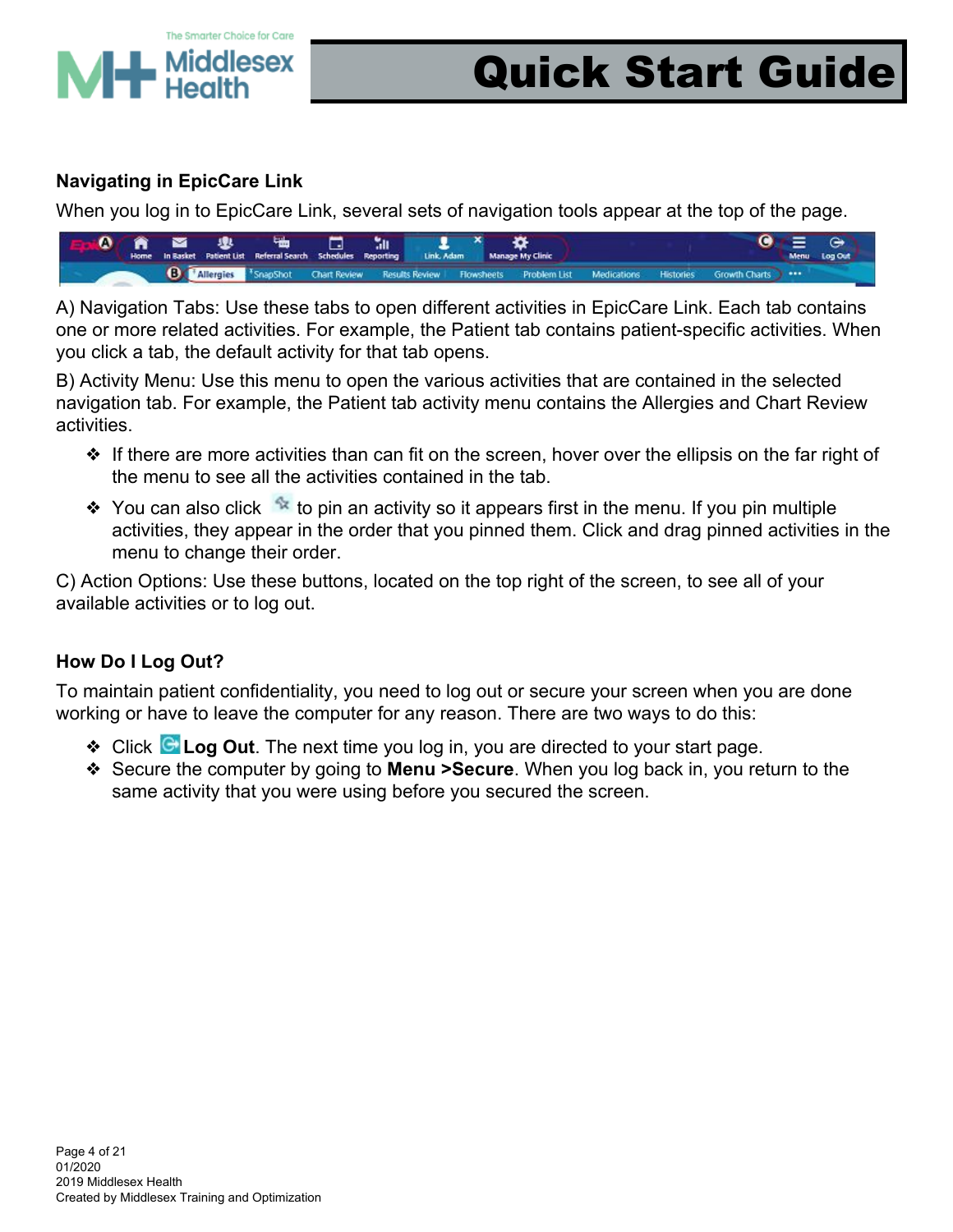

### **Accessing the Patient Chart**

#### **Select your Patient's Chart from a List of Current Patients**

- 1. Click **Patient** and go to the **My Patients** tab.
	- a. If you have access to many patients, your patients might appear on more than one page. Use the field at the top of the page to search for patients by their name.
- 2. Click a patient's name to open his chart.
- 3. To view a list of currently admitted patients, select the **Patient List** navigation tab and select the tab for admitted patients. For patients to appear on this list, you must have a provider relationship of PCP, attending, admitting, or treatment team on the admission.
- 4. Select a patient's name to view additional patient-specific information in the report pane.
- 5. If you view a report frequently, click to add a button for the report to the toolbar. From that page, you can also remove your report toolbar buttons, rearrange the order of buttons, and rename the reports.
- 6. Click  $\blacksquare$  to open a patient's chart.

*Tip: To see only the patients for whom you are the PCP, select your name in the Filter by provider field.*

#### **Search for a Patient's Record Based on Name or MRN**

- 1. Click **Patient** and enter the patient's name or MRN.
- 2. In the Search Results window, click the name of the patient whose chart you want to open.

*Tip: In two clicks, you can quickly open a patient chart that you recently had open. In the Search My Patients section of the Patient Search activity, select the Recent tab and then click the name of the patient.*

#### **What if I Can't Find a Patient?**

If you don't find a patient using the methods above, you might not have been granted access to her chart yet, or she might not have a record in the system. Use the Search All Patients section of the Patient Search activity when you need to gain immediate access to a patient's chart for the first time, such as in the case of an emergency. Note that you must enter the patient's first and last name when using this method.

- 1. If your initial search returns no results, click **Search All Patients** from the Search Results window.
- 2. Complete all of the required fields, and then click **Search**.
- 3. Select the patient record you want to open, select the reason you need access to the patient's chart in the **Reason** field, and add any comments. Enter any additional comments and click **Accept**.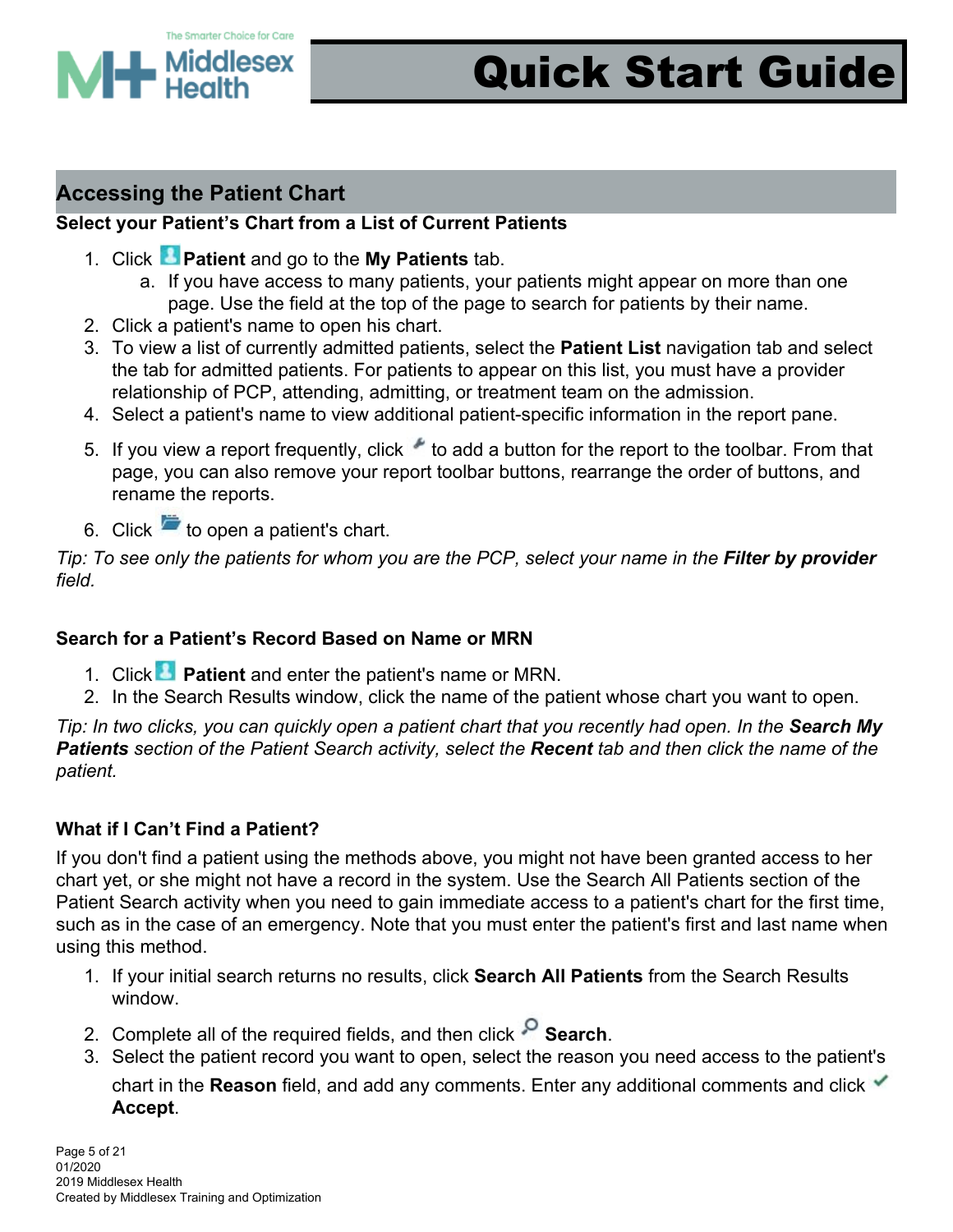

### **Monitoring Your Patients**

Event Monitor allows you to monitor events that occur in your patients' care, such as inpatient admissions or discharges, outpatient visits, or new lab results. You can view these events on the home screen or in your In Basket.

#### **Target Your Event Notifications**

To focus on the medical events that matter most to you, use event and relationship filters in Event Monitor. You can tailor which types of events you're notified of and for which patients. For example, you can choose to be notified of only the events associated with you or certain providers in your group. You're associated with an event if you're the attending provider, admitting provider, referring provider, a treatment team member, a care team member, or the patient's PCP.

- 1. From the Home screen, click in the Event Monitor section.
- 2. Choose which types of events you'll receive notifications for in the Event Filter section. To receive notifications for all the available event types, select the **Events I Will Receive** check box.
- 3. Choose which events you'll receive notifications for by selecting one of the options in the Relationship Filtering section:
	- a. **All events for patients in my group**. This option includes events for any patient that you have access to. For example, if you choose to receive referral notifications, you are notified of any authorized referrals, even if the referral isn't to you or your group.
	- b. **Only events associated with a provider, department, or vendor in my group (recommended)**. For example, if a patient you have access to is admitted to the hospital, and the patient's PCP is in your group, you receive a notification even if the PCP isn't associated with the admission.
	- c. **Only events associated with me**.
	- d. **Only events associated with certain providers or departments.** This option includes only events associated with the providers or departments you select.
- 4. Choose who your notifications are sent to in the In Basket Settings section:
	- a. **Any user in my group.** Your notifications are sent to a group of users at your organization, and any of the users can access the message and mark it as Done, which removes it from the In Baskets of all the users in the group. This option helps reduce the risk of duplicate follow-up and can save time.
	- b. **Only me.** You are the only user who can mark the notifications as Done. Other users might still see and act on the same notifications, but they can't mark the message as Done. This option helps ensure that you see every notification.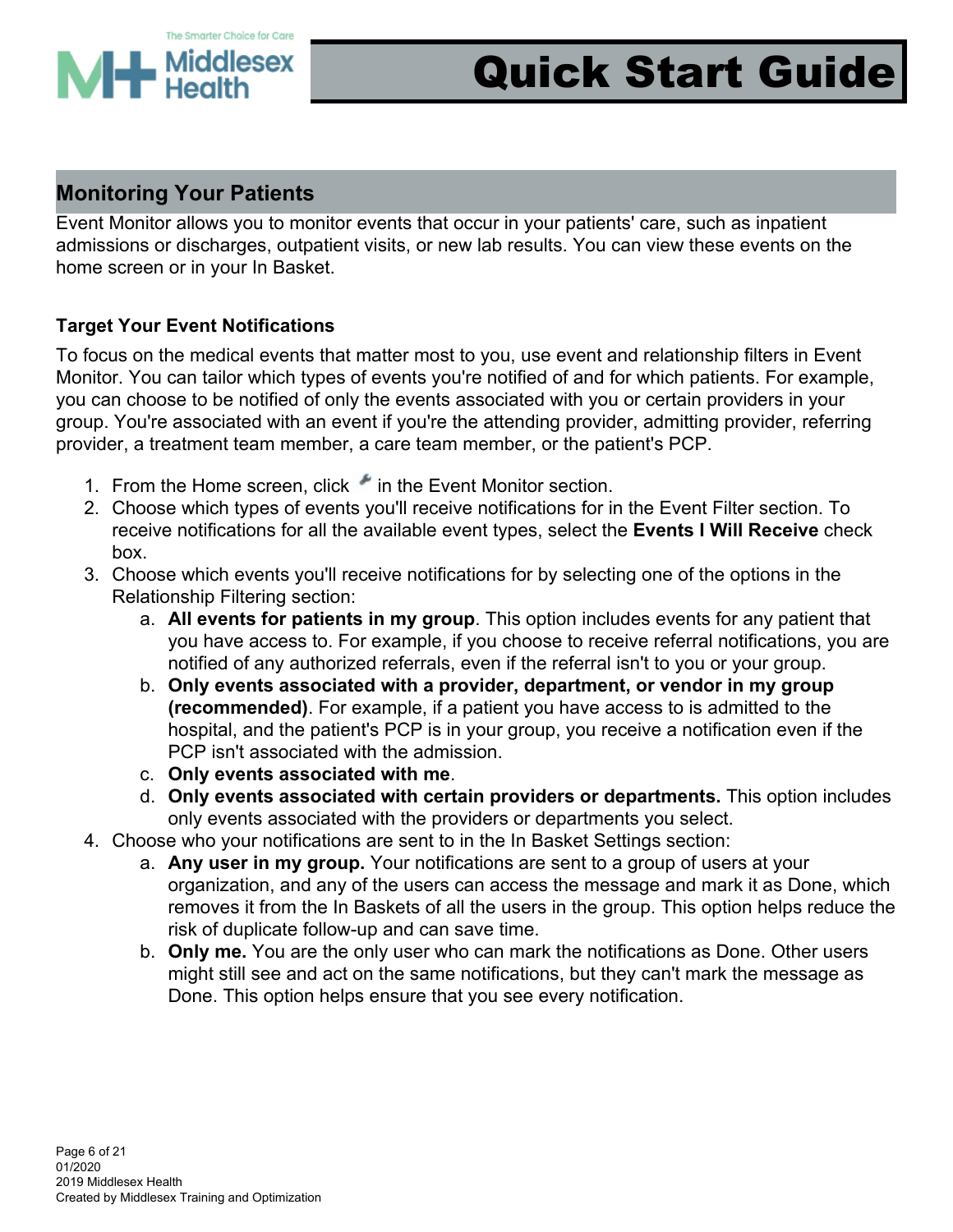

#### **View a Patient's Recent Events**

Select the **Home** tab and hover over each type of event in the Event Monitor section to review recent events for your patients.

If necessary, you can view more information about events and mark them as Done in In Basket by clicking the name of the patient in the Patient column.

#### **Open a Patient's Chart from an Event Message**

Select the In Basket message for the patient's event and click **CE Select Patient** to open the patient's chart.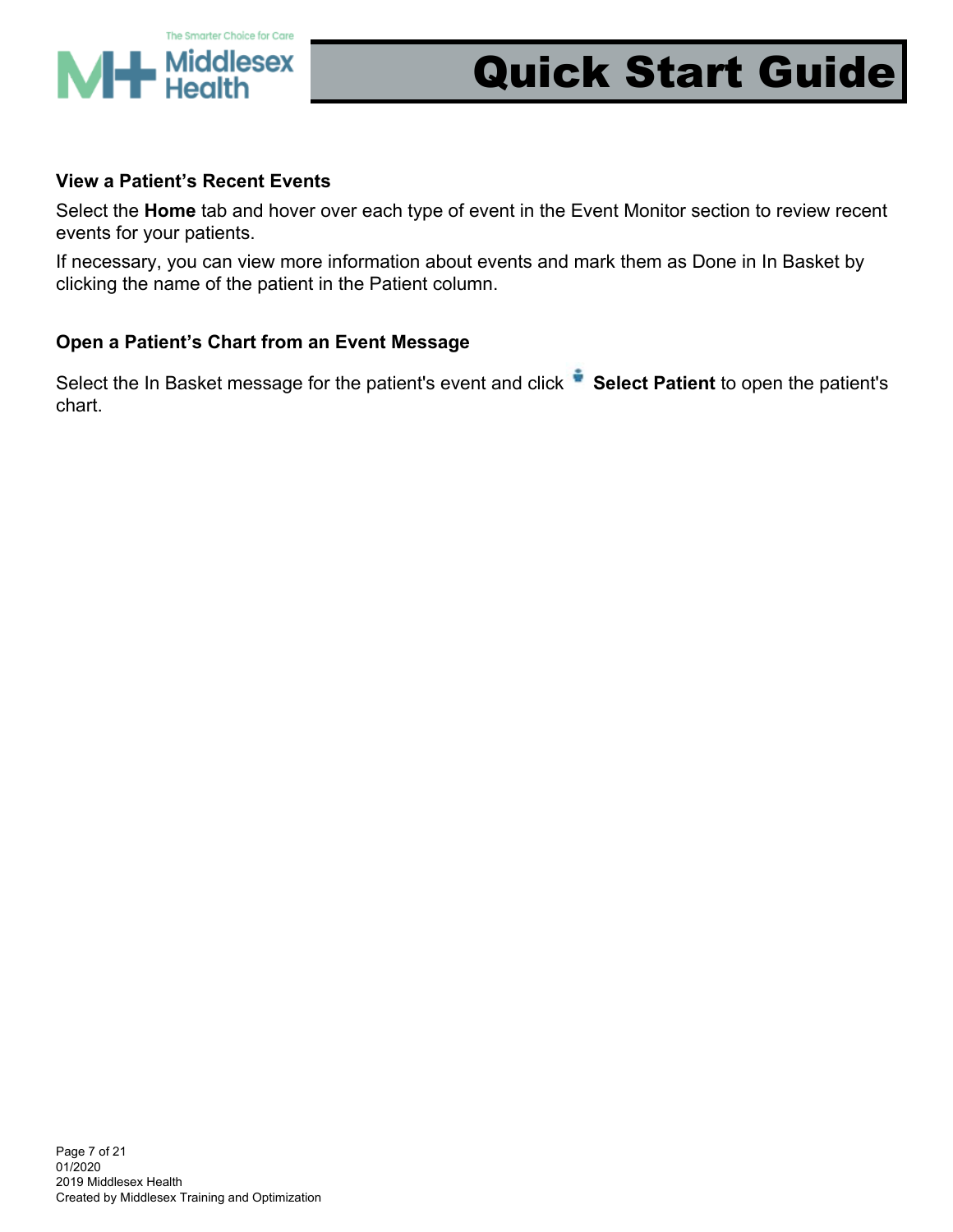

### **Reviewing the Patient Chart**

#### **Review the Patient's Chart Before a Visit**

- 1. Open the patient's chart, click **Chart Review**, and select a tab that includes information you want to review.
- 2. To view more detail, such as a specific patient visit, click the date link that appears in the row.
	- a. To view details on several rows at once, select the check boxes in those rows, and then

### click **Start Review**.

3. To send a message to the patient's PCP regarding an office visit, click **Ask a Question**, fill out the message form, and click **Send Message**.

#### **Find Information Quickly in the Patient's Chart**

For patients with large charts, you can enter text in the **Search Chart** field to quickly find the information you need. For example, search for "cholesterol" to see a list of relevant matches in the patient's chart, such as lipid panel results and progress notes that mention cholesterol.

#### **Use Filters to Narrow the List of Information You See**

You can also use filters to find visits, labs, medications, or other information in Chart Review. For example, on the **Encounters** tab, you can filter the list so you see only the visits associated with certain providers.

- 1. In Chart Review, select a tab.
- 2. Click **Filters** and select a filter type. Then, select check boxes next to the values that you want to see. For example, select Encounter Type, and then select the Billing Encounter filter.
- 3. Click **Apply** to make the results of your search appear.

*Tip: To remove the search criteria and begin a new search, click Clear All.*

#### **View Trending Data in Graph or Table Format in Chart Review**

- 1. In Chart Review, select the check box for the data you want to view. For example, select specific visits or lab tests.
- 2. Select the type of flowsheet that you want to create.
	- a. Click **Encounter Flowsheets** to graph data such as vital signs or medications. Then select a specific flowsheet, such as Diabetes - Brief.
	- b. Click **Lab Flowsheets** to graph lab result data.
- 3. Click and drag to select the table cells that contain data that you want to graph.
- 4. Click **Line Graph** or **Bar Graph** to create a graph of the selected data.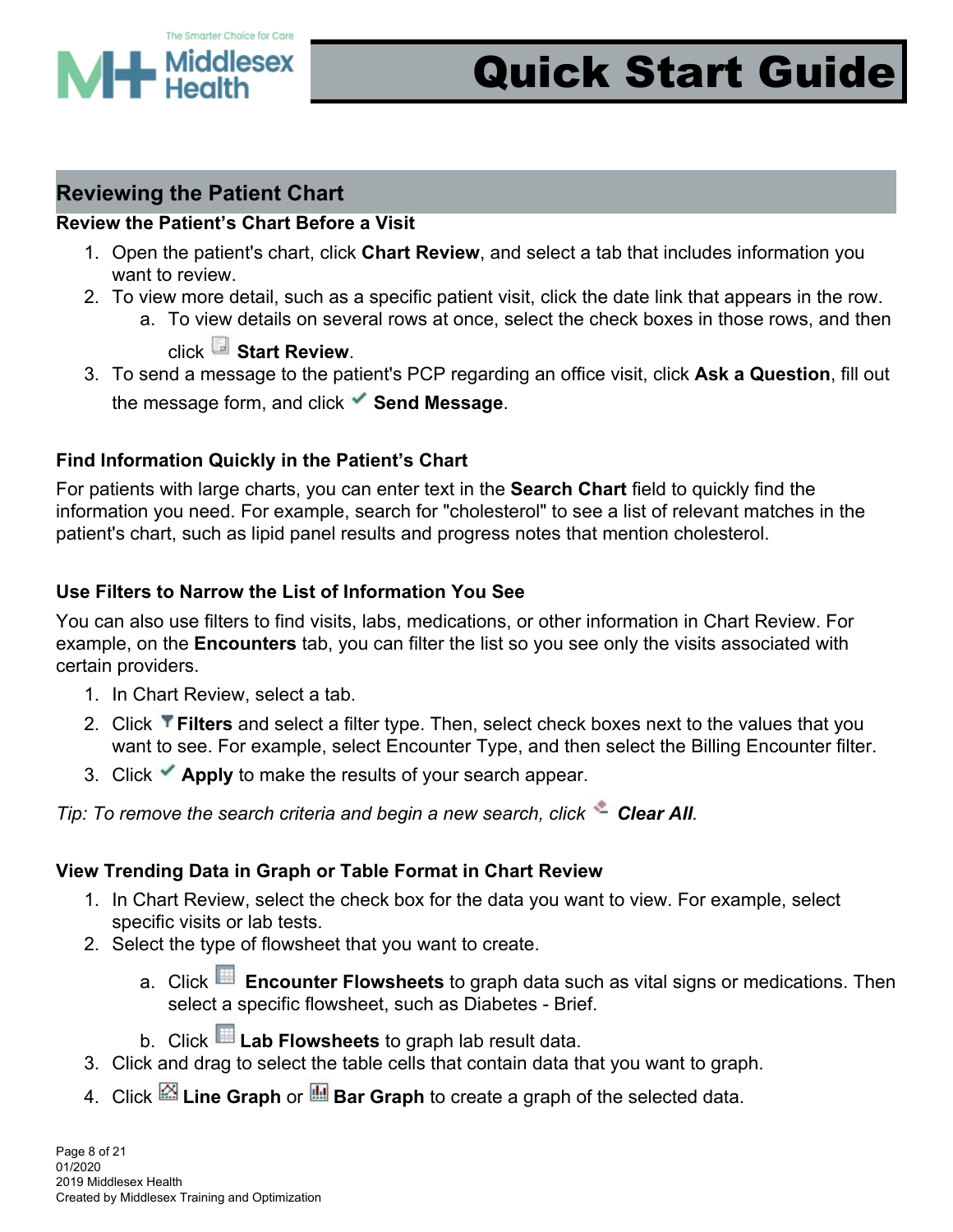

#### **View a Patient's Trending Lab Results in Results Review**

- 1. Select the **Patient tab** and click **Results Review**.
- 2. Select the date range for the results data you want to see and click **Accept**.
- 3. To view a specific result component type, such as Hematology, or a specific result component, such as Hemoglobin, expand the tree on the left. Select the name of the component or component type that you want to view.
- 4. To view more columns of results, click **Load More**. To view all columns of a patient's results for the time range that you selected, click **KI Load All**.

*Tip: Click Time Mark so the next time you view the patient's results, you can easily distinguish any new results from those that you have already seen.*

#### **Customize the Way Results Appear**

- 1. In Results Review, click **Deparations**.
- 2. To make the most recent results appear from left to right by default, select the **Trend Dates in reverse chronological order** check box.
- 3. Set your other default preferences, such as the default number of columns to show, using the other options.
- 4. Click **Accept**.

#### **View a Patient's Allergies**

1. Select the **Patient** tab and click **Allergies**.

*Tip: For more information about an allergy, select the allergy and click View History.*

#### **View a List of the Patient's Current Medical Problems**

1. Select the **Patient** tab and click **Problem List**.

*Tip: For more information about a problem, click the View Report link.*

#### **View a Patient's Current Medications**

1. Select the Patient tab and click Medications.

*Tip: For more information about a medication, click View Details.*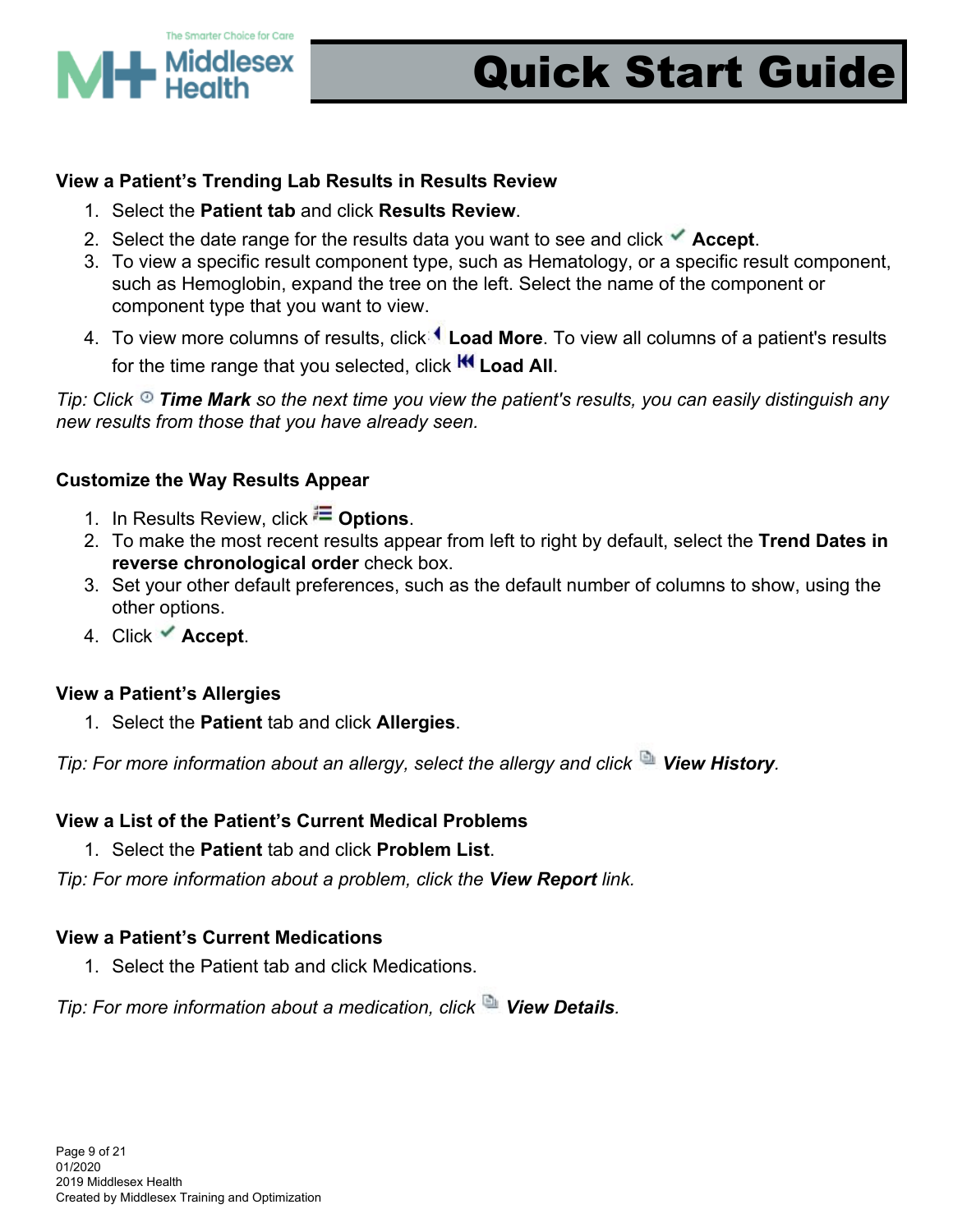

#### **View a Patient's History**

Select the **Patient** tab and click **Histories** to see a report with information about the patient's medical, surgical, family, and social history. Social history includes topics like tobacco use and sexual activity.

*Tip: For a high-level summary of the current patient's chart, select SnapShot from the Clinical Review menu.*

#### **View a Patient's Demographics**

Select the **Patient** tab and click **Demographics** to see a report with demographic information like the patient's address, PCP, emergency contacts, and more.

#### **View a Patient's Billing Information**

To view information about the patient's eligibility for health plans, coverages, service areas, networks, and more, select the **Patient** tab and click **Billing Info**. You can expand and collapse the sections in the Services section and use the **Jump to** search bar to find specific services.

You can also see details about a particular coverage on the Benefits Summary page to:

- ❖ Determine whether a particular service is covered in or out of network.
- ❖ Determine whether a coverage is active.
- ❖ Determine whether benefits for a particular service are metered and what the limits are for each level of benefits.
- ❖ Determine what the patient portion will be for a particular service.
- ❖ Review a complete summary of benefits.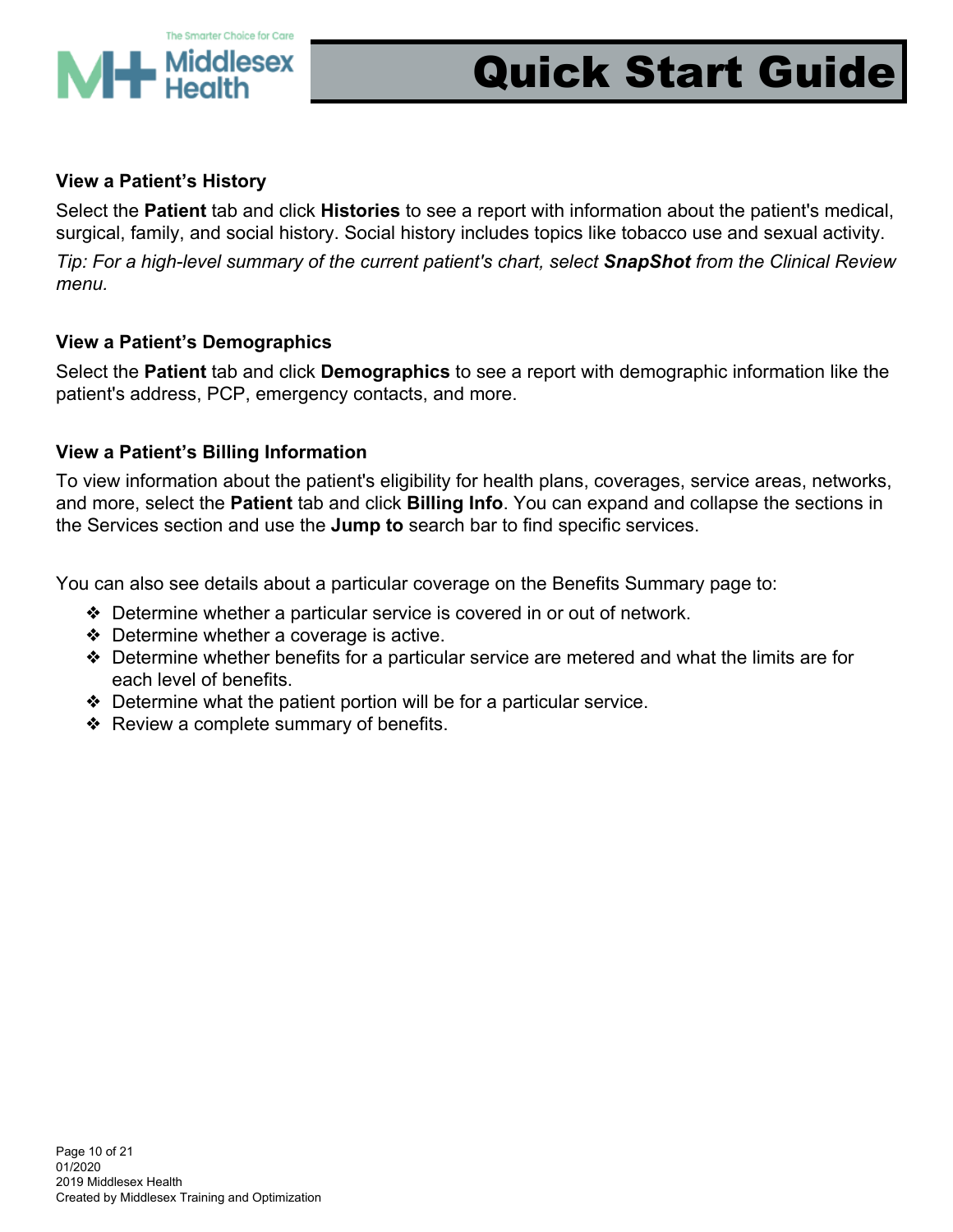

### **Uploading Files to the Patient Chart**

#### **Upload a File**

You can attach a file to the patient's chart, such as an electronic copy of exam notes. The file is sent to an administrator at Middlesex Health who verifies it before it's added to the chart.

- 1. Drag and drop a file from your computer into the section below the patient's photo on the left side of the screen. Alternatively, click **Upload document** on the left side of the screen to open a window where you can drag and drop the file.
	- a. If you don't want to drag and drop a file from your computer, click **Add file** to browse for the file on your computer and select it.
	- b. Any files that you add must be smaller than the maximum allowed file size and be of an appropriate type.
		- i. The maximum allowed file size appears in a message below the **Add file** button.
		- ii. To see which types of files you can add, hover over  $\mathbb{Q}$ .
- 2. Select a document type for the file, such as a study attachment.
- 3. Enter a description of the file.
- 4. If you want to remove a file that you selected, click  $\mathbf{\times}$ .
- 5. If the Message for reviewer section appears, enter a message for the administrator who review files.
- 6. Click **Submit for Review**.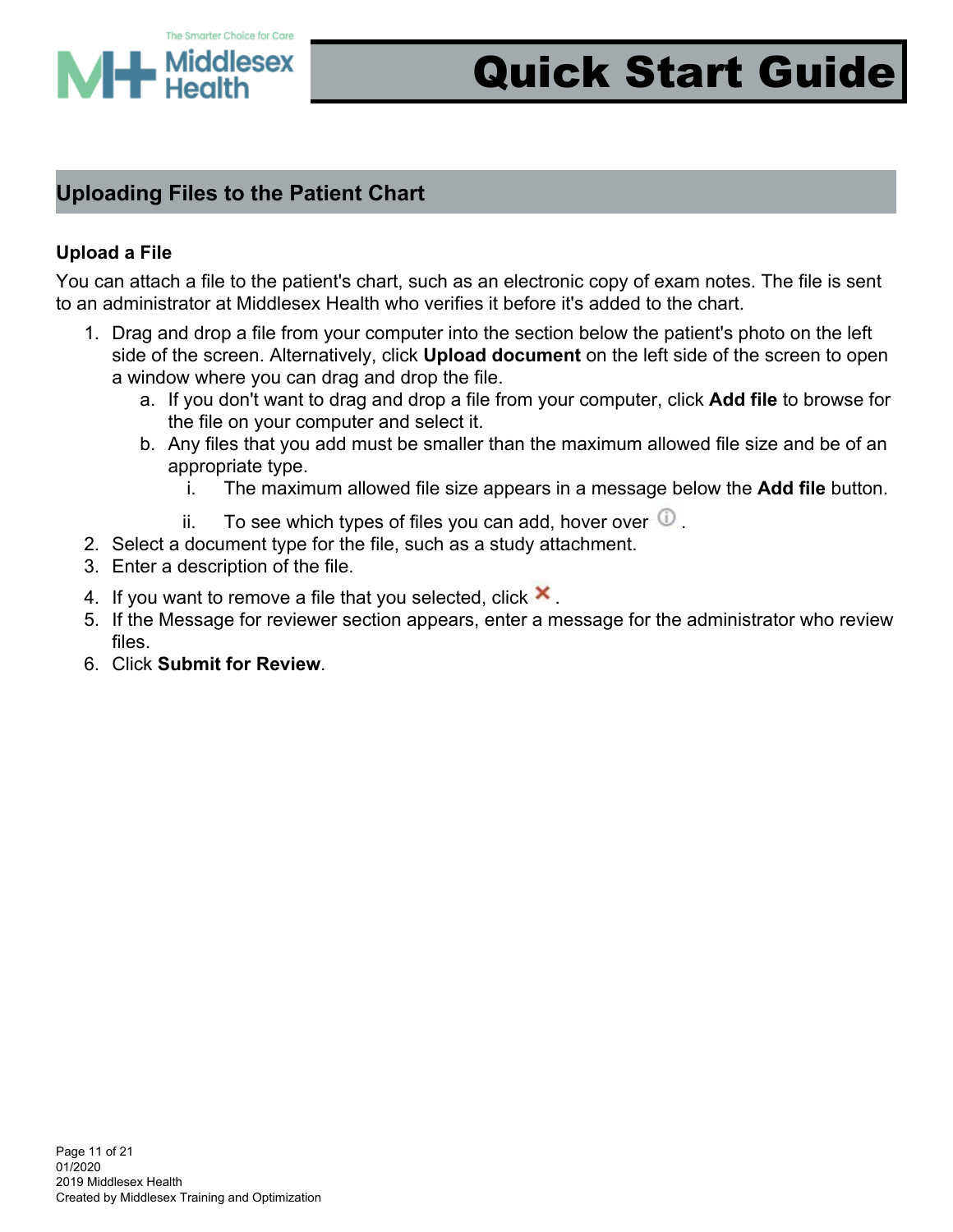

### **Ordering and Working with Referrals**

#### **Create a New Referral**

To create a referral, you might be required to enter information such as the referring and referred to providers, procedures to be performed, or diagnoses associated with the referral. You can also enter notes to communicate other information about the referral.

- 1. Select the **Patient** tab and click **Order Entry**.
- 2. Click **E** Preference List to see a list of available orders.
- 3. Click **Referrals** and select the referral you want to order.
- 4. Click **Accept Orders**.
- 5. In Order Entry, click the link for the referral to add information such as the associated

diagnoses, attach any relevant files, and enter any comments. Click **Accept** when you're finished.

- 6. Click **Sign Orders**.
- 7. Enter your password if prompted and click **Accept**.

#### **View a List of Referrals for a Patient**

- 1. Select the **Patient** tab and click **Referral by Member**.
- 2. The patient's active referrals appear, including any that are new, open, authorized, or pending review. To see all referrals, select **Show All Referrals** in the **View Option** field.
- 3. For more information about a referral, click the referral ID link to view a report.

*Tip: You can't edit a referral that you've already created, but you can add additional notes or attachments to it and send a referral message.*

#### **View a List of Referrals for Specific Providers or Locations**

- 1. Select the **Referral Search** tab.
- 2. Select either **Incoming** or **Outgoing** depending on whether you want to see referrals sent to your organization or referrals placed by your organization.
- 3. In the **Referred To** or **Referred By** section, select one or more providers or locations.
- 4. In the **Referral Status** section, select each referral status that you want to include in your search results.
- 5. If you selected **Outgoing** in step 2, select a scheduling status in the **Scheduling Status** section.
- 6. Enter dates in the **From** and **To** fields to limit your search to particular dates.
- 7. Click **Search**.
- 8. For more information about a referral, click the referral ID link to view a report. Click  $\overline{t}$  to open the associated patient's chart.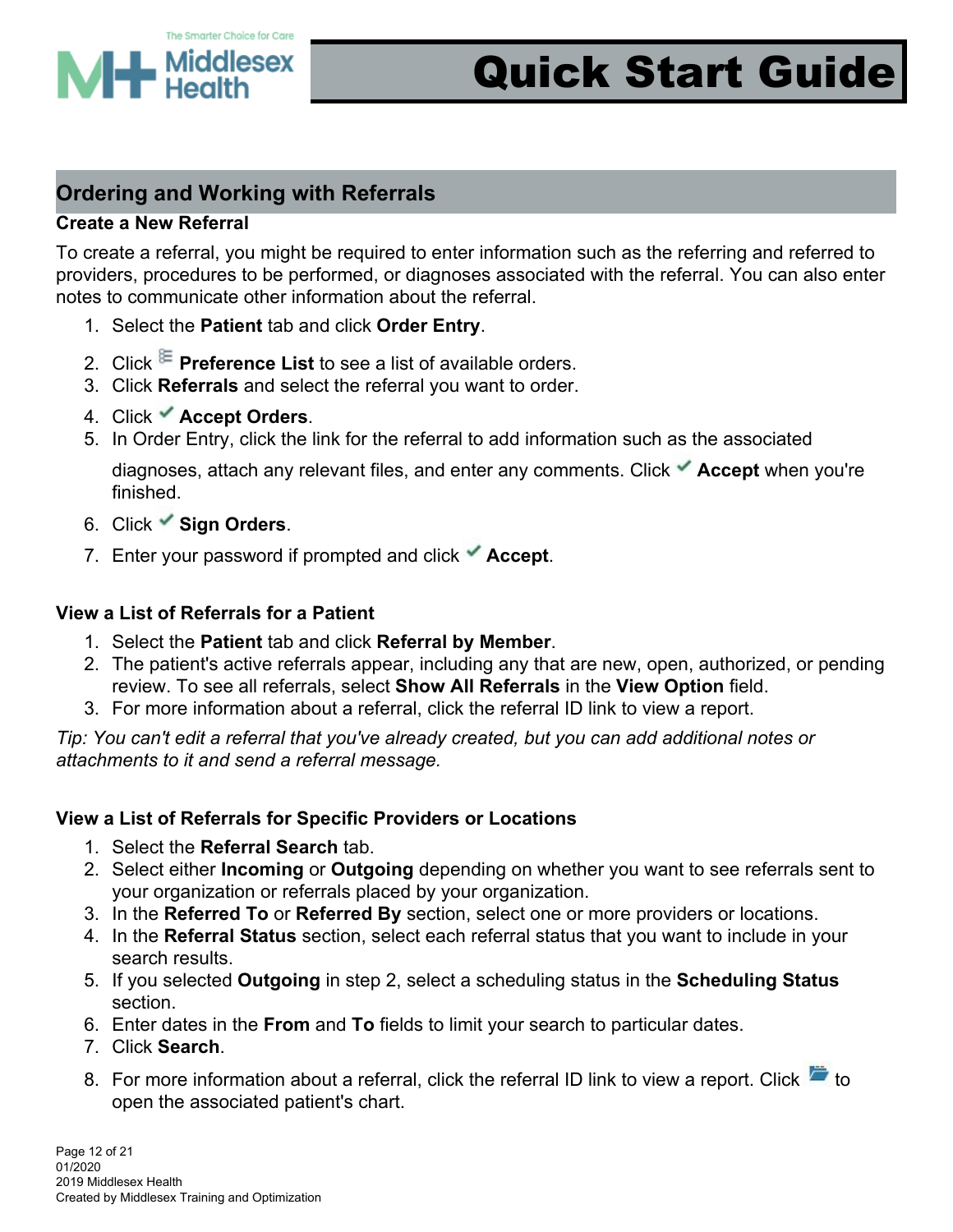

### **Viewing Upcoming Appointments**

The Upcoming Appointments reports sort appointments by patients in a particular patient group, if applicable, and then by date and time.

#### **View Upcoming Appointments for Your Patients**

- 1. Choose the upcoming appointments report you want:
	- a. To view a report for all of your patients, select the **Schedules** tab and click **Upcoming Appts - My Patients**.
	- b. To view a report for one patient, select the **Patient** tab and click **Upcoming Appts - Patient**.
- 2. Click the double arrow  $\binom{a}{k}$  icons to collapse or expand a section.

#### **In Basket: Viewing Messages**

In Basket is a quick and easy way to communicate with your colleagues. From here, you can view and sort messages, search for messages based on a number of criteria, and respond to your messages.

Select the **In Basket** tab to access your messages. Folders that group types of messages appear in the left pane. For example, you might see **CC'd Charts** or **Referral Authorization** folders. If you have new messages, the folder title appears in bold, and the number of new messages appears in parentheses next to the folder name. If you have a new high-priority message, the folder appears with a red arrow.

#### **View a Message**

- 1. Select the folder for the type of message you want (for example, **Result Notifications**).
- 2. Select a message to read its contents.

#### **Search for a Message**

- 1. Click <sup>O</sup> Search.
- 2. Enter as many search criteria as you want and click **Search**. You can search by patient, message type, status, recipient, priority, date, or any combination of these.
- 3. To return to your normal In Basket view, click **My In Basket**.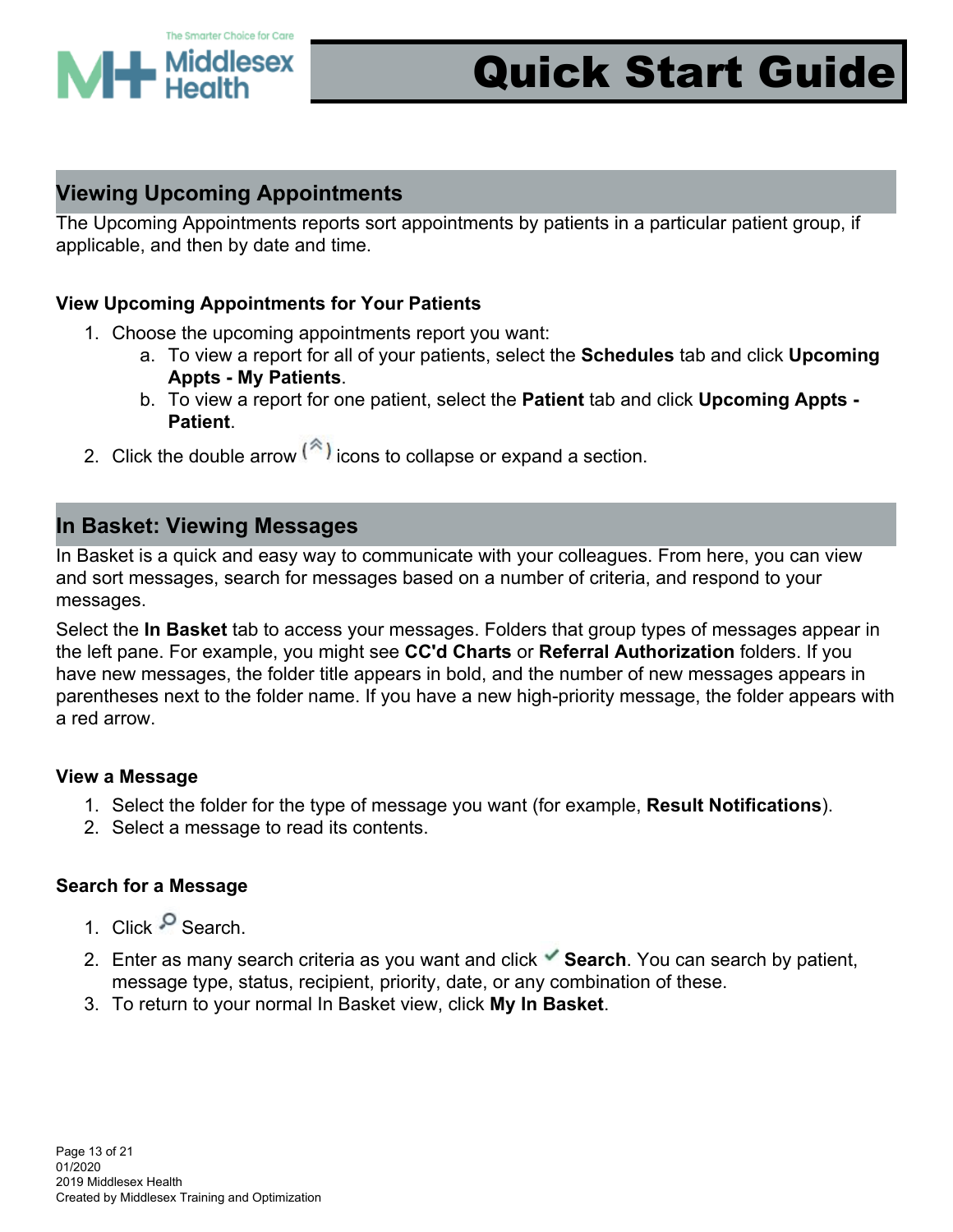

#### **Print Multiple Message At Once**

If you are working with a paper system, you can print multiple In Basket messages to keep on file. Note that you can print multiple messages at once only for certain message types.

- 1. Select the folder containing the messages that you want to print and select the check boxes next to the messages that you want to print.
- 2. Click **Print Selected**.
- 3. Select the right print settings and print the messages.

### **In Basket: Sending Messages**

In Basket is a communication hub where you can send and receive secure messages similar to email. Messages are sent to individual recipients or to a number of recipients grouped in a class or a pool. You can also associate a patient with the message using the **Patient** field on the message form so that the recipient can refer to the patient's chart.

#### **Send an In Basket Message**

- 1. Select the **In Basket** tab, click the arrow next to **P** New Msg, and select the type of message you want to send.
- 2. In the **To** field, completion match on the name of the person or group to whom you would like to send your message. To see a list of all possible recipients, click  $\mathcal P$ .
- 3. Enter a brief subject in the **Subject** or **Summary** field.
- 4. If you are sending a message regarding a patient, either click Use **<patient name>** to pull in the patient's name, or search for a different patient. This attaches the patient's name to the message.
- 5. Complete any other required fields.
- 6. Enter your message in the **Note** field.
- 7. When you are finished, click **Send Message**.

#### **Reply To or Forward a Message**

Click a message to select it.

- **❖** To reply to a message, click <sup>■</sup> Reply.
- ❖ To forward a message, click **Forward**.

*Note: Reply and Forward options might not be available depending on the message you've received.*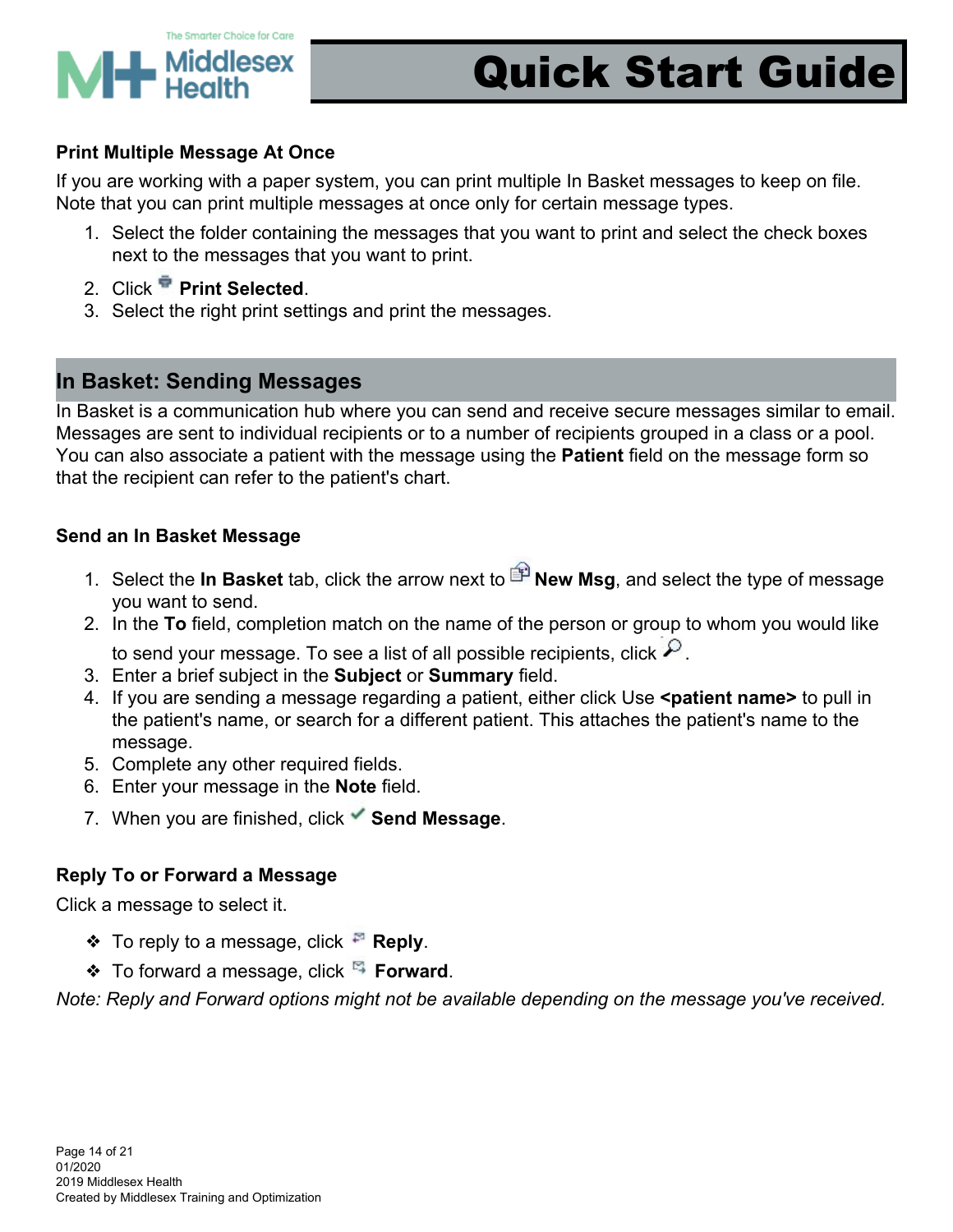

#### **View Message You've Sent**

- 1. Select the **In Basket** tab and click **My Out Basket**.
- 2. Select a message type and then select a particular message to view it.
- 3. To return to your In Basket, click **My In Basket**.

### **In Basket: Responding to Service Requests**

You might receive requests from Middlesex Health to provide services for a patient. Accept or decline these requests to let Middlesex Health know whether you can provide the requested service.

#### **Respond to a Service Request**

- 1. Open your **Service Requests** In Basket folder.
- 2. Review each message.
	- a. Click **Accept** or **Decline** depending on whether you can provide the requested service. If you decline, you're prompted to enter a reason for declining the request.
	- b. If you need more information before you make a decision, click **Reply** to send a message back to Middlesex Health.

### **In Basket: Triaging Referrals**

You can triage referrals that are sent to your organization to ensure that the correct people can act on them.

#### **Triage a Referral**

- 1. Open your **Referral Triage** In Basket folder.
- 2. Each message corresponds to a referral request. Select a message to view details about the request.
- 3. Click one of the following to triage the referral:
	- a. **Accept**
	- b. **Reject**
	- c. **Redirect**
- 4. After you choose an option to triage the referral, document information about your decision. For example, you can select a reason for rejecting a referral, or redirect a referral to a specific location provider, department, or specialty. When you accept or reject a referral, the referring organization is notified of your decision and can see the information you documented.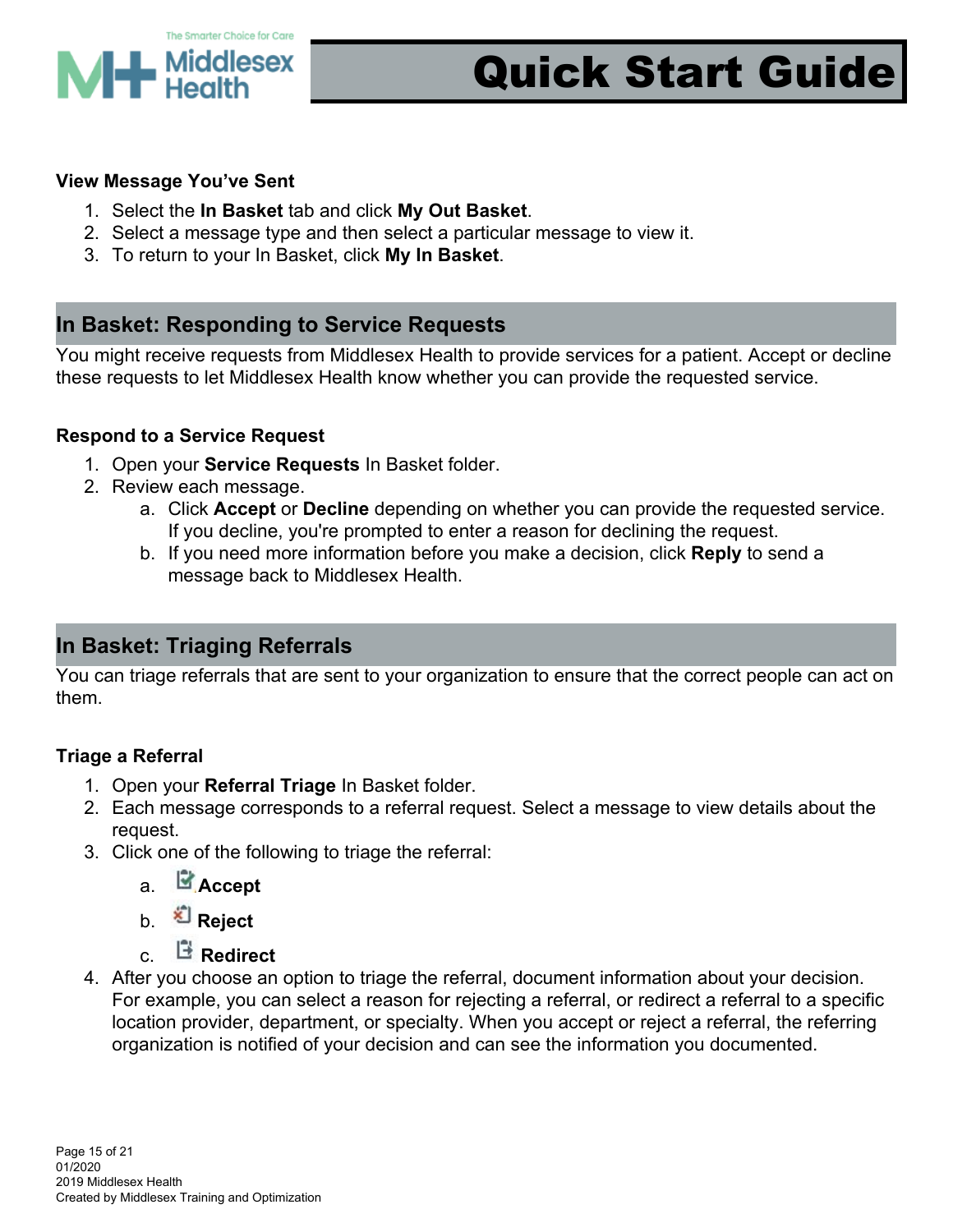

 $\omega$ 

日白の

昆

### **Using SmartTools**

SmartTools are templates and shortcuts that can help you document faster.

| SmartTool           | Use to pull in                                  |
|---------------------|-------------------------------------------------|
| <b>SmartTexts</b>   | Templates of block of text                      |
| <b>SmartPhrases</b> | Templates or blocks of text that you can create |
| <b>SmartLinks</b>   | Information from another part of the chart      |
| <b>SmartLists</b>   | A predefined list of choices                    |

*Tip: You can use SmartTools in many places throughout the web application, such as In Basket*

*messages. If you see these buttons, the field is SmartTool-enabled:*

#### **Use SmartTexts**

SmartTexts are standard templates or blocks of text used to write notes for routine visits or problems you treat often, such as diabetes.

- ❖ Click  $\overline{\mathbb{C}}$  to see a list of available SmartTexts.
- ❖ Double-click a SmartText to insert it.
- **Ex** Press **F2** or use the  $\overleftrightarrow{ }$  icons to complete any SmartLists and wildcards (\*\*\*) in the SmartText.
	- $\triangleright$  A wildcard (\*\*\*) is a placeholder. You can type over it with your own text or delete the placeholder.

#### **Use SmartPhrases and SmartLinks**

#### *Use a SmartPhrase:*

SmartPhrases allow you to type a few characters that automatically expand to a longer phrase, paragraph, or template. For example, typing ".me" enters your name.

- ❖ In a SmartTool-enabled field, enter a period (.) followed by the SmartPhrase's name. For example, enter ".me". As you type, a list of matching SmartPhrases and SmartLinks appears.
- ❖ Use the arrow keys to select the SmartPhrase you want to use and press Spacebar to insert it.
- **❖** Press **F2** or use the  $\overleftrightarrow{ }$   $\overrightarrow{ }$  icons to complete any SmartLists and wildcards (\*\*\*) in the SmartPhrase.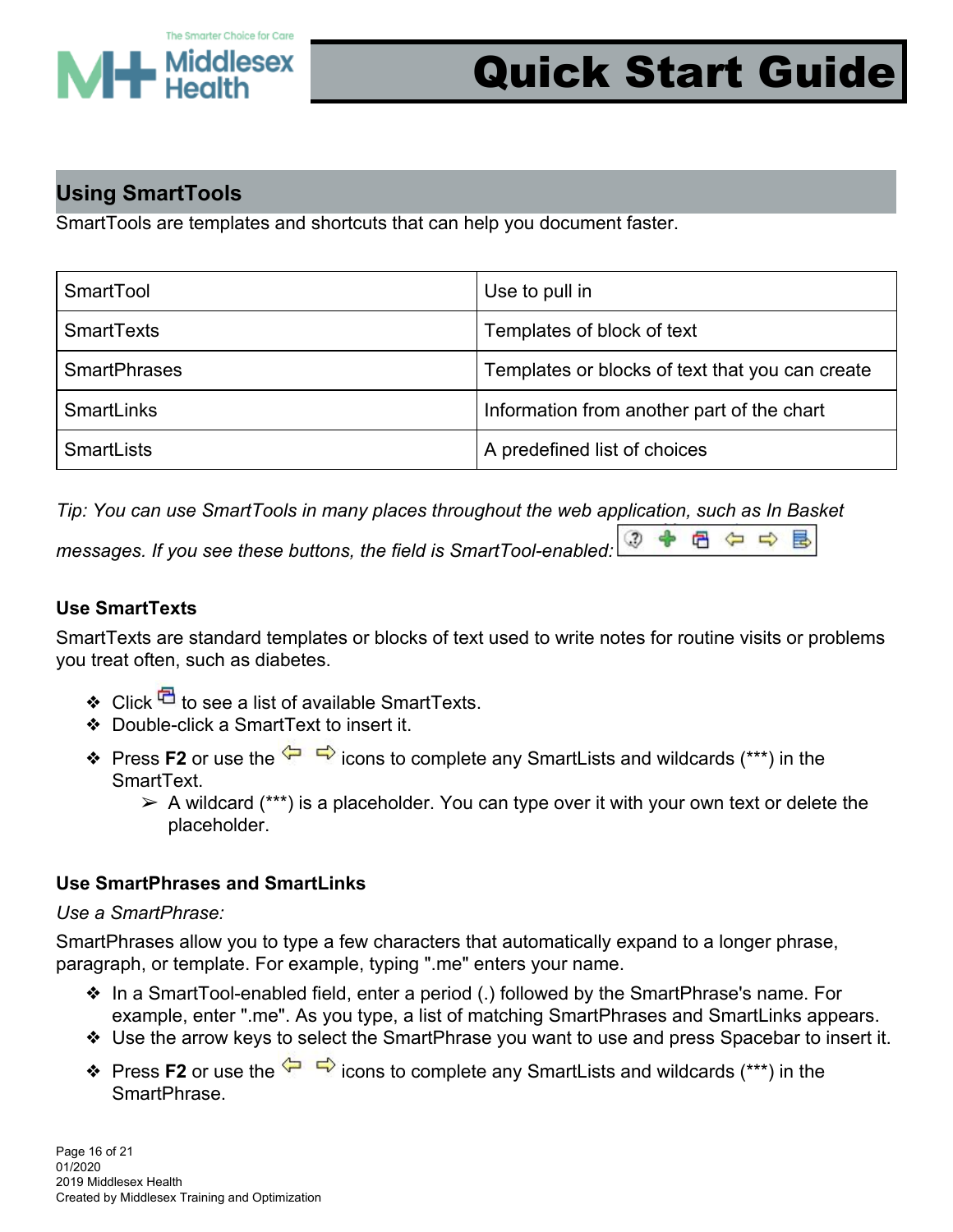

#### *Use a SmartLink:*

SmartLinks help you write more quickly by pulling or "linking" information from the patient's chart directly into your documentation. SmartLinks often appear within SmartPhrases, but you can also use them on the fly. To pull one in, enter a period (.) followed by the SmartLink's name, as you do when using a SmartPhrase.

*Browse Available SmartPhrase and SmartLinks:*

- ❖ Click  $\mathbb{Q}$  on the SmartTool toolbar.
- ❖ Click any of the letters to see SmartPhrases and SmartLinks whose names start with that letter.

#### **Use SmartLists**

SmartLists are lists of common choices that help you quickly customize your documentation. For example, a symptoms SmartList might contain choices like wheezing and chest pain. SmartLists are used in SmartTexts and SmartPhrases and look something like this: {symptoms:406}.

- ❖ Press **F2** to jump to the next SmartList or wildcard (\*\*\*) in your note. Some values in a SmartList might be selected by default. You can change them if needed.
- ❖ Click other values to select them.
	- $\triangleright$  A vellow background indicates that you can select only one value.
	- ► A blue background indicates that you can select one or more values.
- ❖ If you accidentally select a value, click again to clear it.
- ❖ To save your selections and move to the next SmartList or wildcard, right-click or press **Enter**.

*Tips:*

- ❖ *Use the mnemonic "left-click to pick, right-click to stick" to remember which mouse button to use when you're making selections.*
- ❖ *You can save time by documenting any abnormal values first and then applying any default*

*values for the remaining SmartLists in one click. After selecting abnormal values, click on the SmartTool toolbar to apply any available default values for the remaining SmartLists.*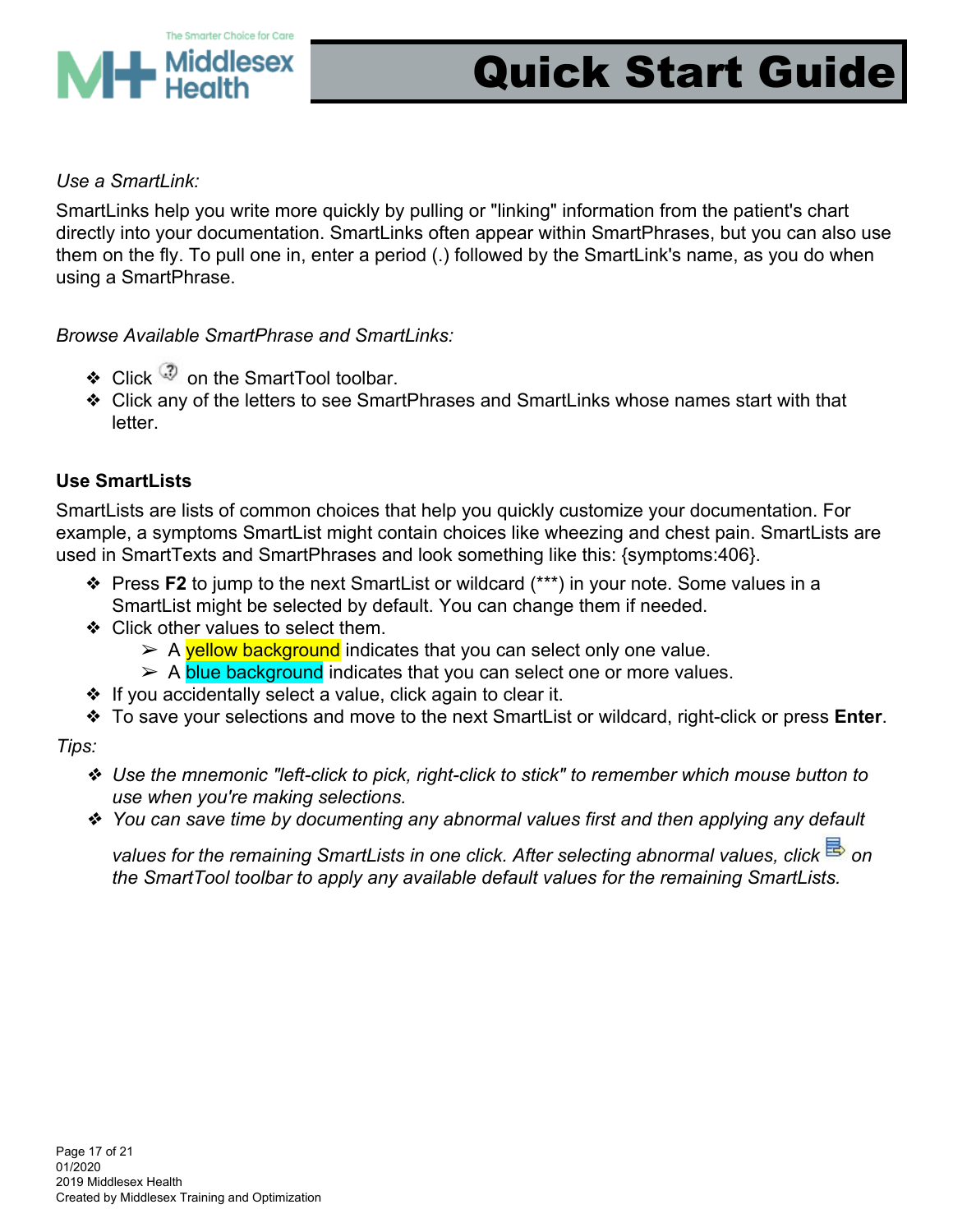

### **Viewing Releases of Information**

Use the Requests activity to view released portions of a patient's record. The data that you can view in the patient's chart is predetermined and is limited to the information that you need to accomplish your specific task.

#### **Access Your Releases of Information**

- 1. Select the **Requests** tab.
- 2. If there are too many requests, search using the **Requester, Requested From Date, or Requested To Date fields.**
- 3. Click the link for the information that you need to see.
- 4. To print your report, click ...

*Tip: When the reports are something other than PDFs, you can select the check box next to each*

*report you want to view and click View Selected Reports to view multiple reports at the same time.*

### **Viewing Crystal Reports**

From the My Reports activity, you can view standard reports with relevant analytical data so you can track and follow up on trends, such as First Access usage.

#### **Access Your Crystal Reports**

- 1. Select the **Reporting** tab and click **My Reports**.
- 2. Click the report's link to view the most recent version of the report. To view a previous version of the report, expand the Previous Copies section and select the date of an available report you'd like to view.
- 3. If there are no recent copies of a report, you can request the report from Middlesex Health.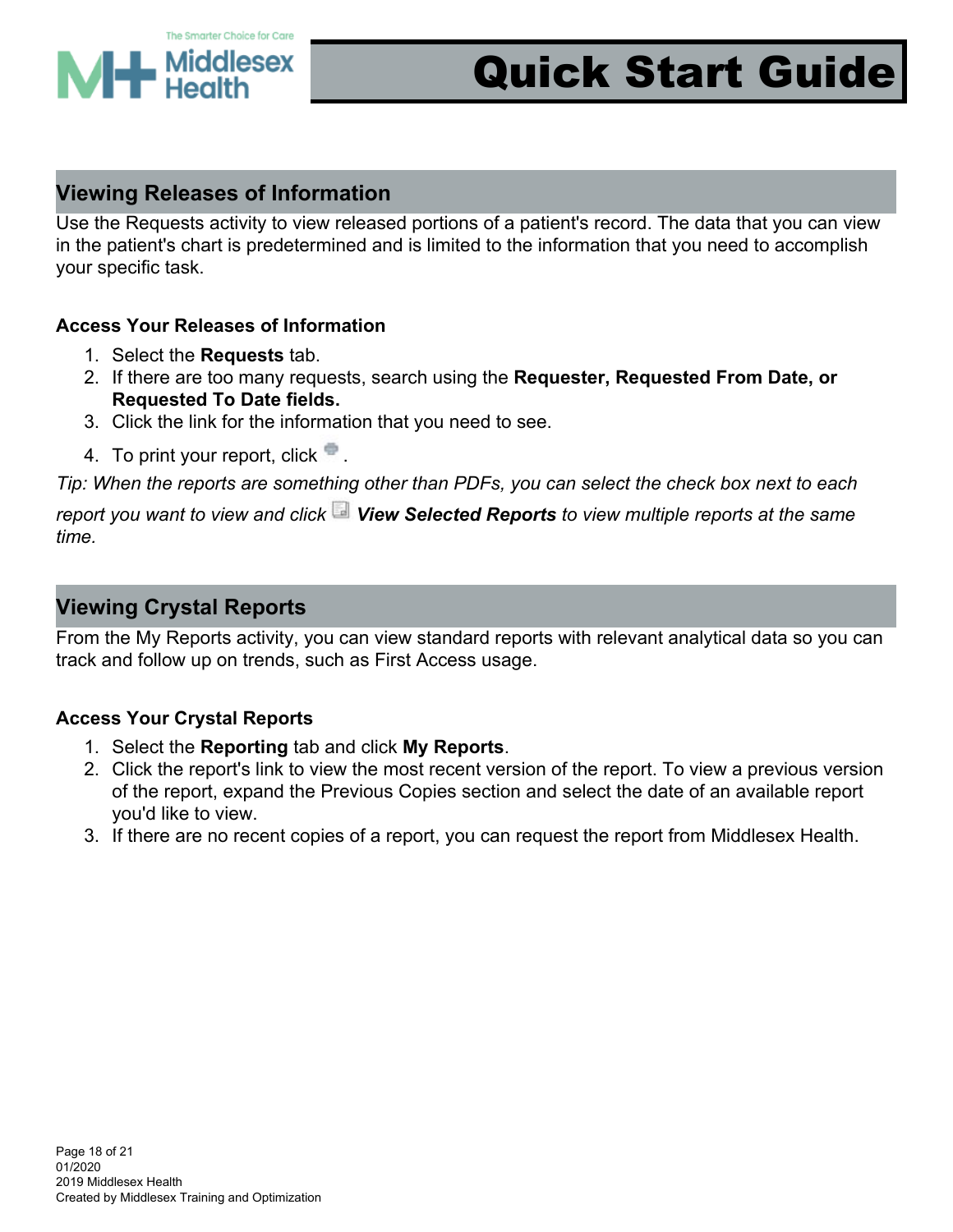

### **Managing Your Clinic**

#### **Change a User's Password**

- 1. Select the **Admin** tab and click **Manage My Clinic**.
- 2. On the **My Clinic** tab, select the user whose password you need to change and click **Change User Password**.
- 3. In the **Your password** field, enter your password.
- 4. In the **New password** and **Re-enter new** fields, enter the new password for the user.
- 5. Click **Accept**. The next time the user signs in using this password, she will be prompted to select a new password of her choice.

#### **Verify User Records**

You might receive a Site Verification message from your Middlesex Health asking you to verify that all users working at your site are current and active. From the message, you can click **Verify Now** and you are brought to the **Site Verification** tab in Manage My Clinic. From the **Site Verification** tab, you can verify that all the users working at your site are current and you can deactivate user records to prevent unauthorized access by users whose accounts are outdated.

- ❖ In the Active? column on the **Site Verification** tab, select No for all the users whose accounts you want to deactivate. You can enter a comment in the **Comments** field that appears.
- ❖ Select the **Acknowledgement** check box to acknowledge that you have reviewed and confirmed the list of users.
- ❖ Click **Verify** to verify the list of users and close the screen.

#### **Deactivate a User**

- 1. Select the **Admin** tab and click **Manage My Clinic**.
- 2. On the **My Clinic** tab, select and deactivate the user.
- 3. Enter a comment indicating why you're deactivating the user and click **Deactivate**.

#### **Request a New User in EpicCare Link**

- 1. Select the **Admin** tab and click **Manage My Clinic**.
- 2. Select the **Requests** tab and click **Request New Account**.
- 3. Choose the type of account you want to create. For example, to create an account for a new physician at your site, click **Request access for a new provider**.
- 4. Enter the user's demographic information.
- 5. In the **User group** field, select the user group to which the user should belong.
- 6. Enter a comment about your request, if necessary, and click **Submit Request**.
- 7. After your request has been processed, the new user will receive a login instructions letter.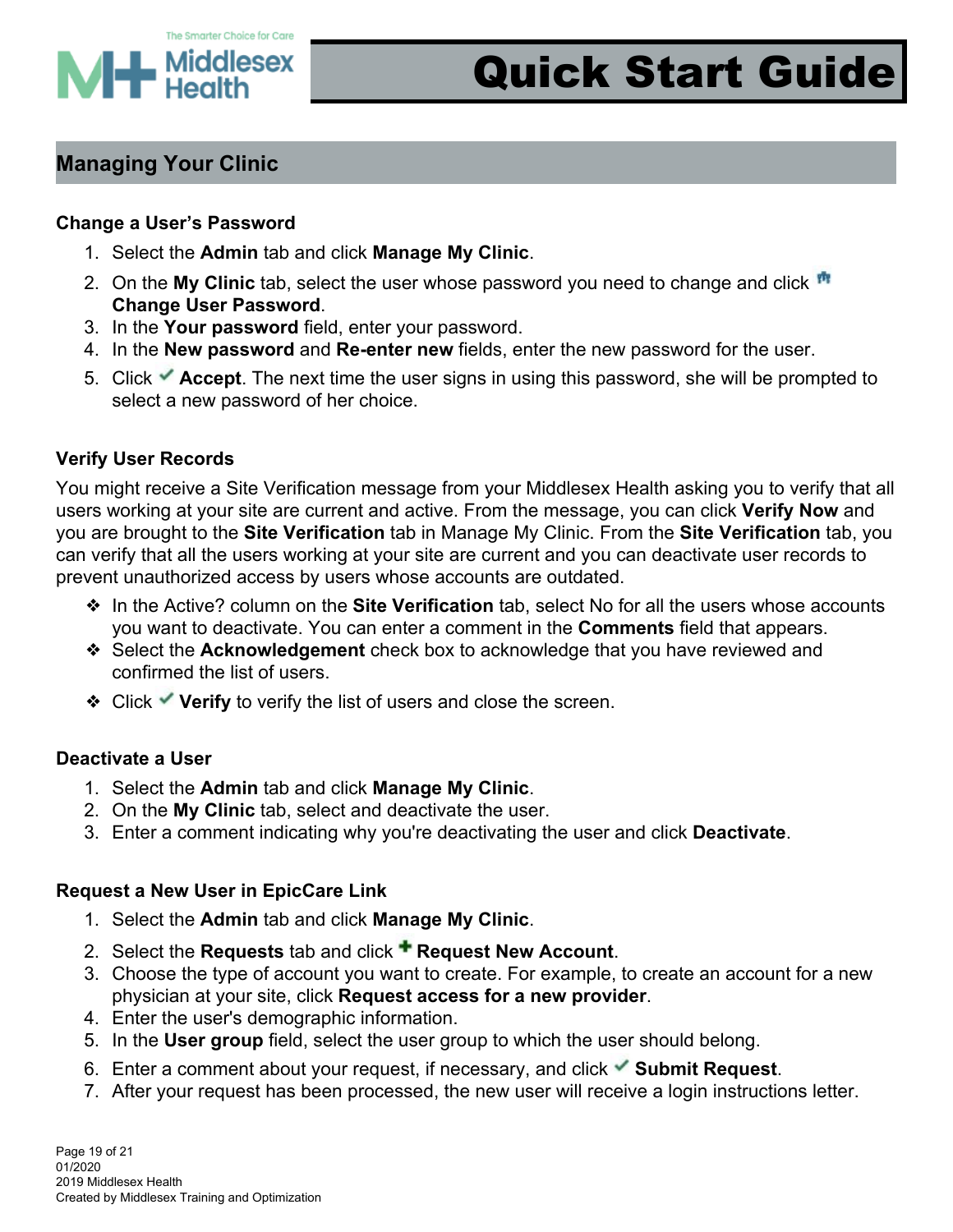

#### **Update Facility Contact Information**

- 1. Select the **Admin** tab and click **Manage My Clinic**.
- 2. Select the **My Facilities** tab and click the name of a facility to update its contact information, including the phone number, fax number, and address.
- 3. After you've finished editing contact information, click **Save**.

*Tip: If an active address isn't on file, you can search for a matching address by entering an address and clicking Find Address. Alternatively, click Manual Entry to enter all of the address information yourself.*

### **Updating Program Settings**

You can use the EpicCare Link settings options to perform a variety of account maintenance tasks, including changing your password and setting the page that appears when you first log in. In addition, you can choose to receive email notifications at an external email address when you are granted access to a patient. You can set your preferences for these notifications, as well as specify the email address at which you'd like to receive them.

*Tip: You can change settings for other tasks, like determining your default patient selection method. A description of each setting appears on the Settings page in EpicCare Link.*

#### **Change Your Password**

- 1. Go to **Menu > Settings > Change Password**.
- 2. Enter your old password, then a new password, and then your new password again.
- 3. Click **Accept**.

#### **Set Up Your Email Preferences**

- 1. Go to **Menu > Settings > User Demographics**.
- 2. In the User Information section, enter your email address, title, degree, languages, and specialties, if applicable. The fields that appear depend on your user role.
- 3. In the **Receive e-mail notifications** field, indicate whether you want to receive notifications for unread In Basket messages at your specified email address.
- 4. In the **Days between e-mails** field, enter the number of days you want to wait between notification emails.
- 5. In the **Receive notifications for group events** field:
	- a. Select **Yes** to receive email notifications about all patient events for the provider groups you belong to.
	- b. Select **No** to only receive email notifications about patients you specifically have access to.
- 6. Click **Save**.